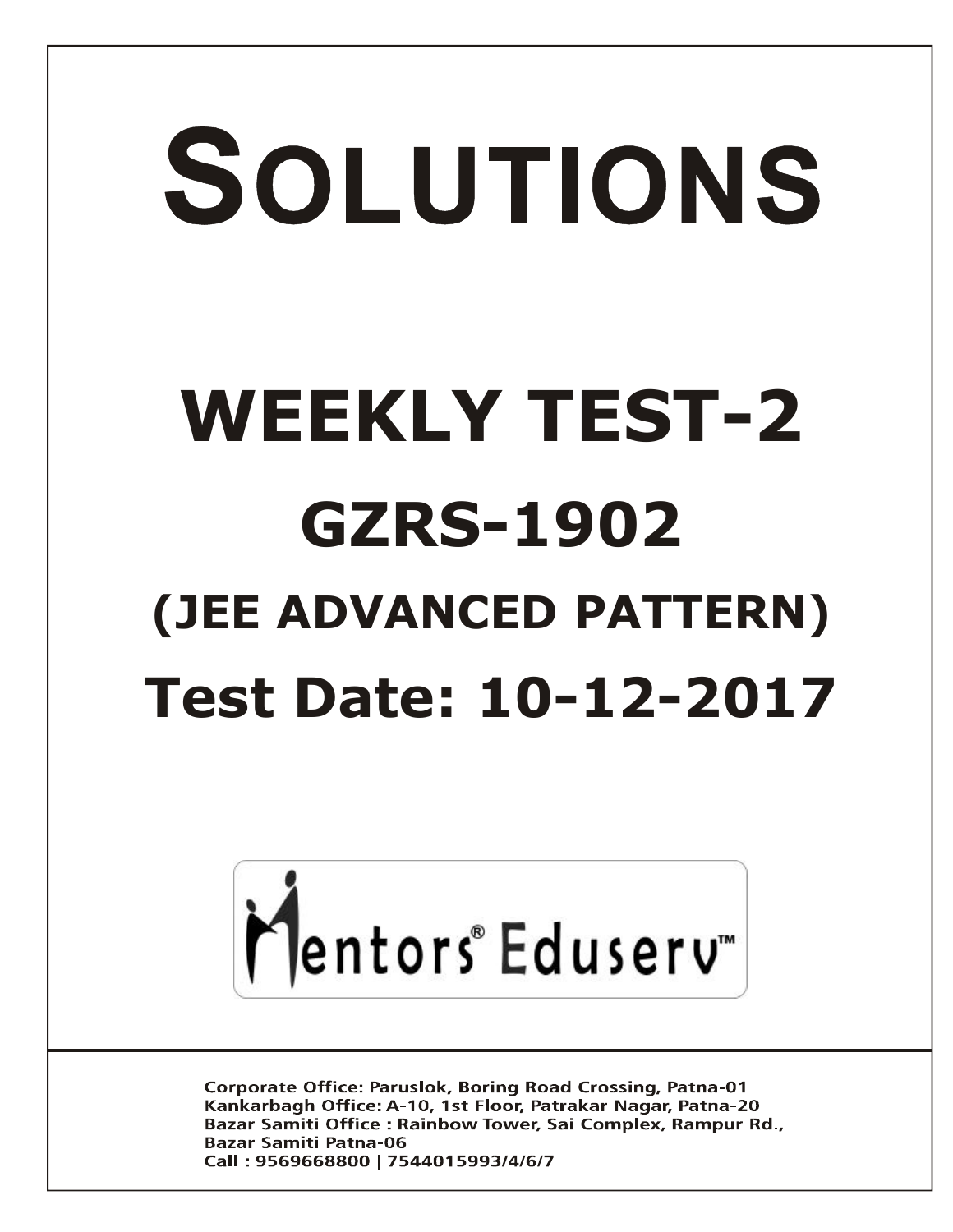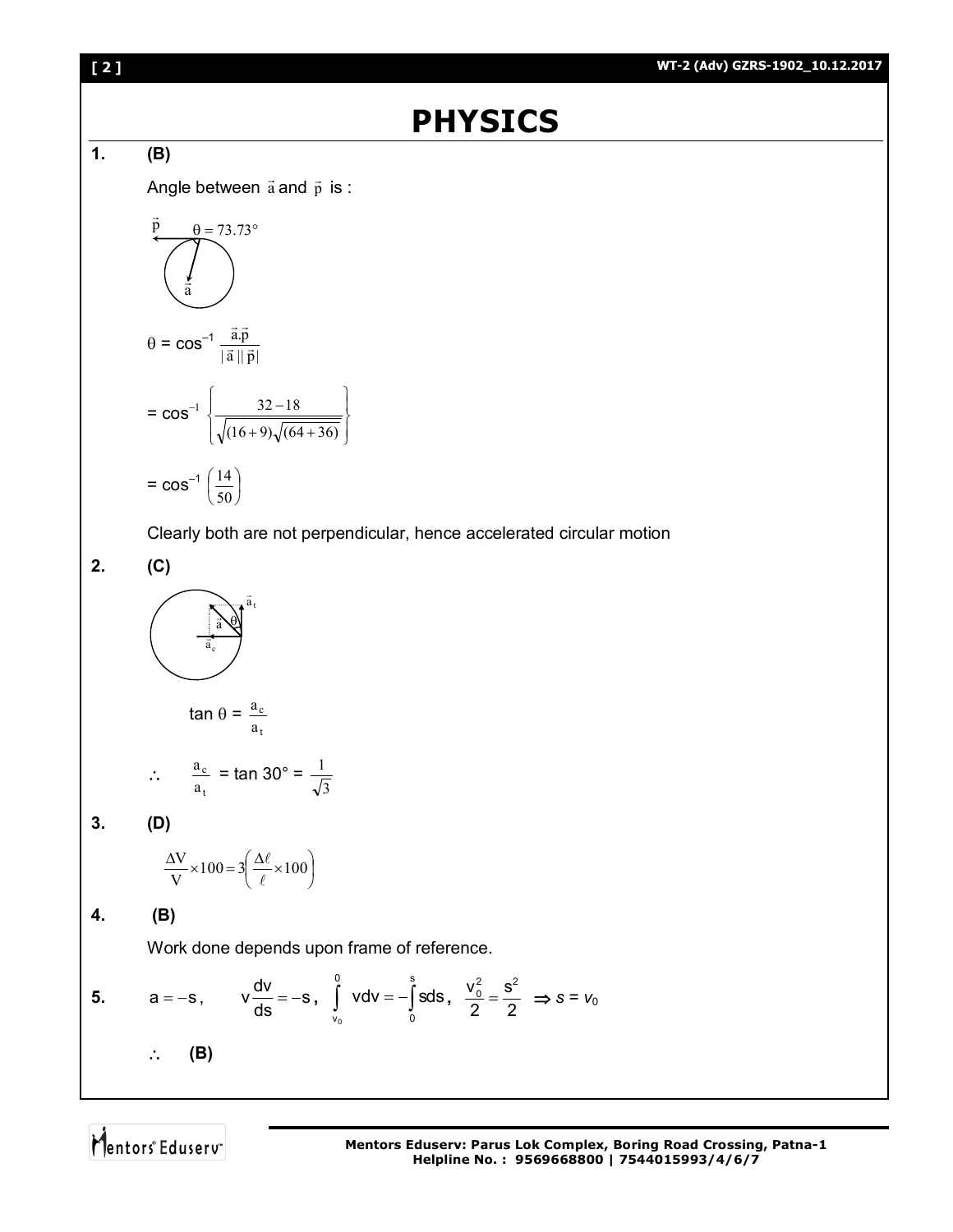### **WT-2 (Adv) GZRS-1902\_10.12.2017 [ 3 ]**

6. Time to cross river 
$$
(t) = \frac{AB}{v_{\text{mv}} \sin \theta} = \frac{0.4}{5 \sin \theta}
$$
  
\n $BC = (v_{\text{mv}} \cos \theta + v_r)t$   
\n $\Rightarrow 0.4 = (5 \cos \theta + 1) \times \frac{0.4}{5 \sin \theta} \Rightarrow 5 \sin \theta - 5 \cos \theta = 1$   
\n $\Rightarrow 25 \sin^2 \theta + 25 \cos^2 \theta - 50 \sin \theta \cos \theta = 1 \Rightarrow 25 \sin 2\theta = 24$   
\n $\Rightarrow \sin 2\theta = \frac{24}{25} \Rightarrow \theta = 53^\circ$   
\n $\therefore$  (C)  
\n7. (B)  
\n8. (A)  
\n $u^2 = 5gR$   
\n $= 5gR - 2gR = 3gR$   
\nTangential acceleration at B is  
\n $a_t = g$  (downwards)  
\nCentripetal acceleration at B is  
\n $a_c = \frac{v^2}{R} = 3g$   
\n $\therefore$  Total acceleration will be  
\n $a = \sqrt{a_c^2 + a_t^2} = g \sqrt{10}$   
\n9. (B)  
\nAs  $W = \Delta K$   
\nForce is along negative x-axis and displacement is along + x-axis.  
\n $\therefore W =$  negative  
\nHence

 $\Delta K$  = negative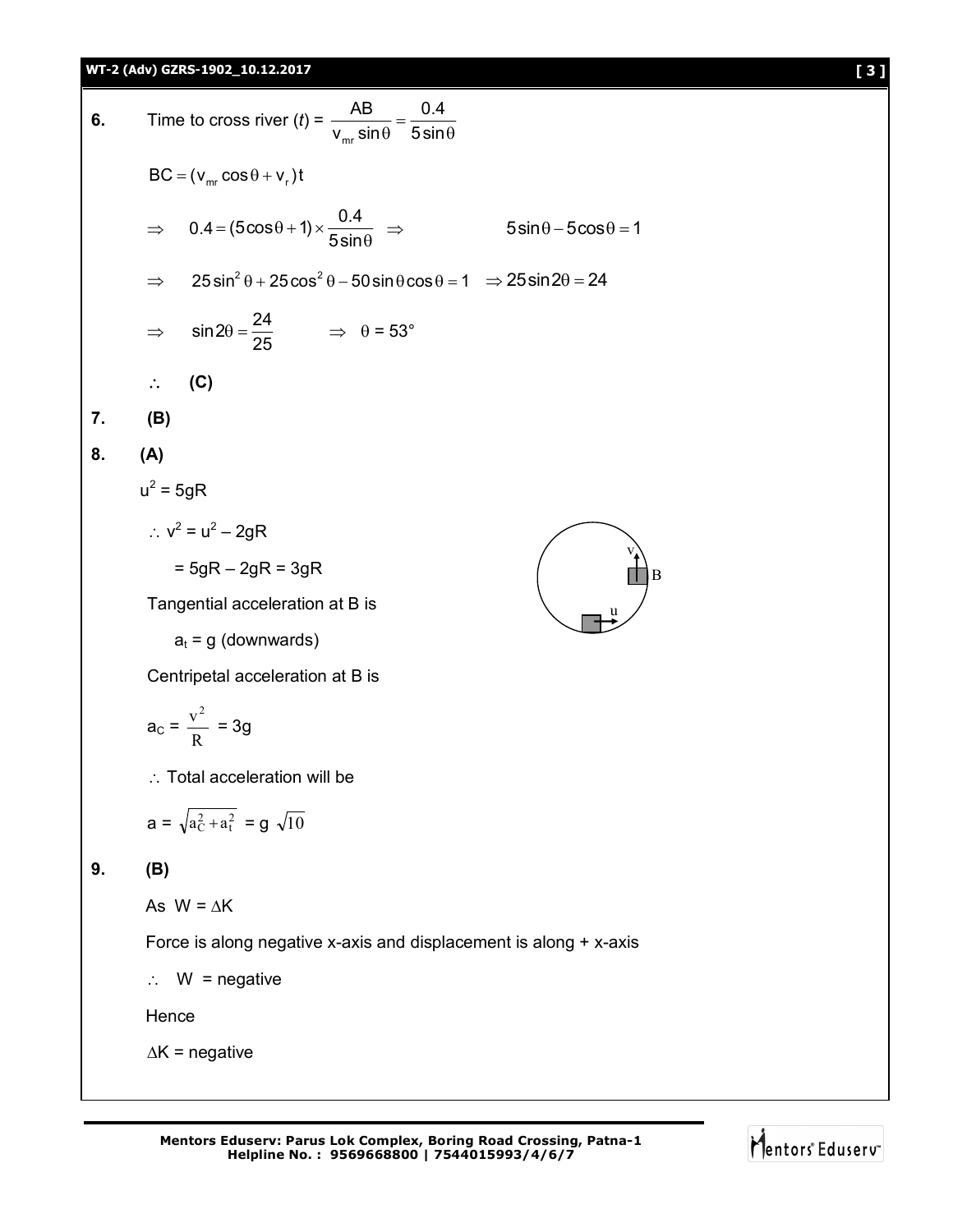# **10. (B)**

Take the mass m as a point mass. At the instant when the pendulum collides with the nail, m has a velocity v =  $\sqrt{2g\ell}$ . The angular momentum of the mass with respect to the point at which the nail locates is conserved during the collision. Then the velocity of the mass is still **v** at the instant after the collision and the motion thereafter is such that the mass is constrained to rotate around the nail. Under the critical condition that the mass can just swing completely round in a circle, the gravitational force when the mass is at the top of the circle. Let the velocity of the mass at this instant be  $v_1$ , and we have

$$
\frac{mv_1^2}{\ell - d} = mg,
$$

or  $v_1^2 = (\ell - d)g$ 

The energy equation

$$
\frac{mv^2}{2} = \frac{mv_1^2}{2} + 2mg(\ell - d),
$$

or 
$$
2g\ell = (\ell - d)g + 4(\ell - d)g
$$

then gives the minimum distance as

$$
d = \frac{3\ell}{5}
$$

**11. (D)**

**12. (B)**

For stone thrown from top of the tower

$$
-40 = (v_1 \sin \theta_1)t - \frac{1}{2}gt^2 \qquad \qquad ...(i)
$$

For stone thrown from bottom of the tower

$$
0 = (v_2 \sin \theta_2)t - \frac{1}{2}gt^2 \qquad \qquad \dots (ii)
$$

 $v_1 \cos \theta_1$   $v_2 \cos \theta_2$ 

 $=$  $\theta$ 

cos  $20\sqrt{3}$ 

 $v_1 \cos \theta_1$  *v* 

By (i) and (ii)

$$
-40 = v_1 \sin \theta_1 t - v_2 \sin \theta_2 t \qquad \qquad \dots \text{(iii)}
$$

 $\theta$ 

 $20\sqrt{3}$ 

But 
$$
t = \frac{20\sqrt{3}}{v \cdot \cos \theta} = \frac{20\sqrt{3}}{v \cdot \cos \theta}
$$
...(iv)

So, 
$$
-40 = (v_1 \sin \theta_1) \left( \frac{20\sqrt{3}}{v_1 \cos \theta_1} \right) - (v_2 \sin \theta_2) \left( \frac{20\sqrt{3}}{v_2 \cos \theta_2} \right)
$$

$$
-40 = 20\sqrt{3} (\tan \theta_1 - \tan \theta_2)
$$

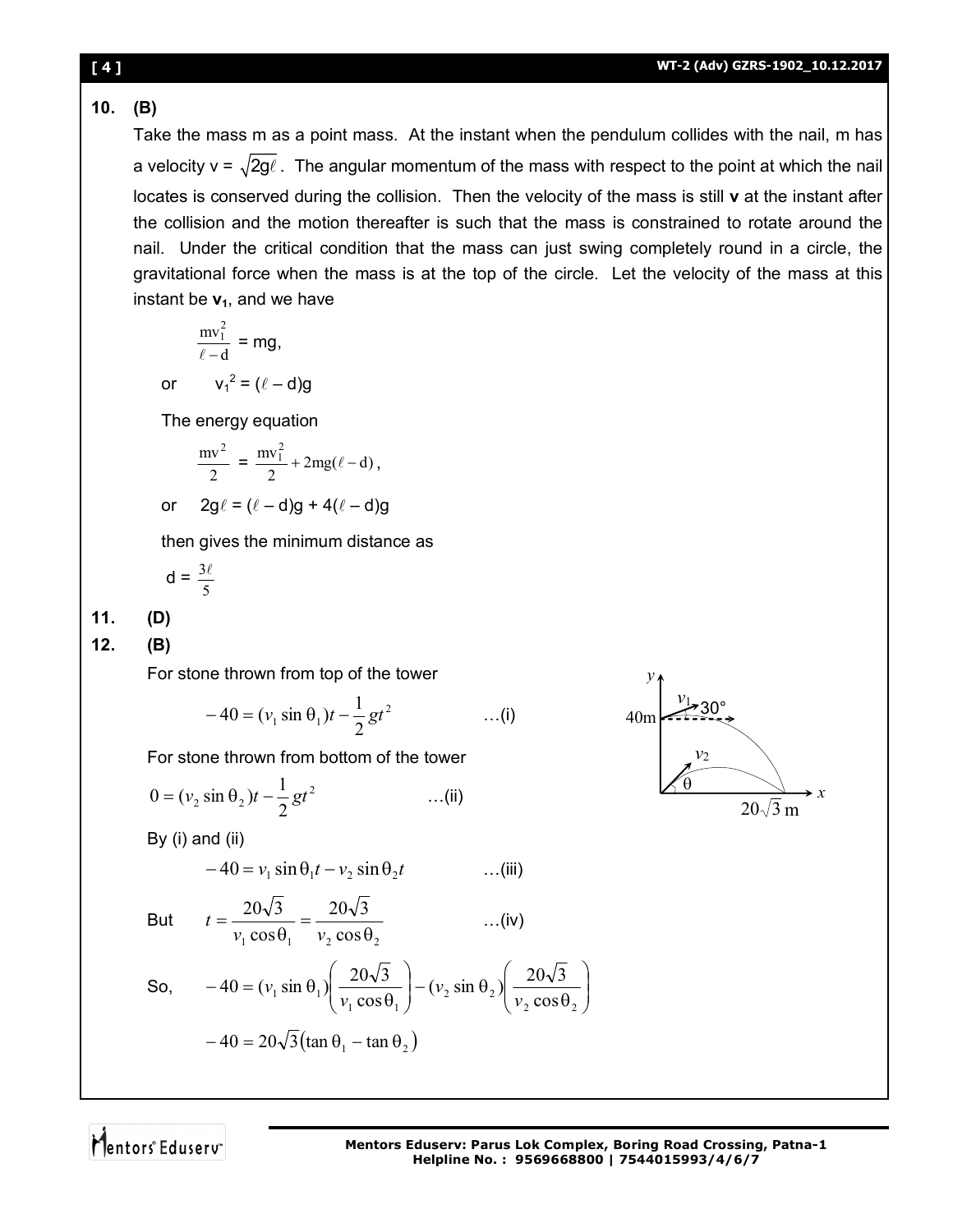**17. (B)**





*u* resultant *u*

*P* ā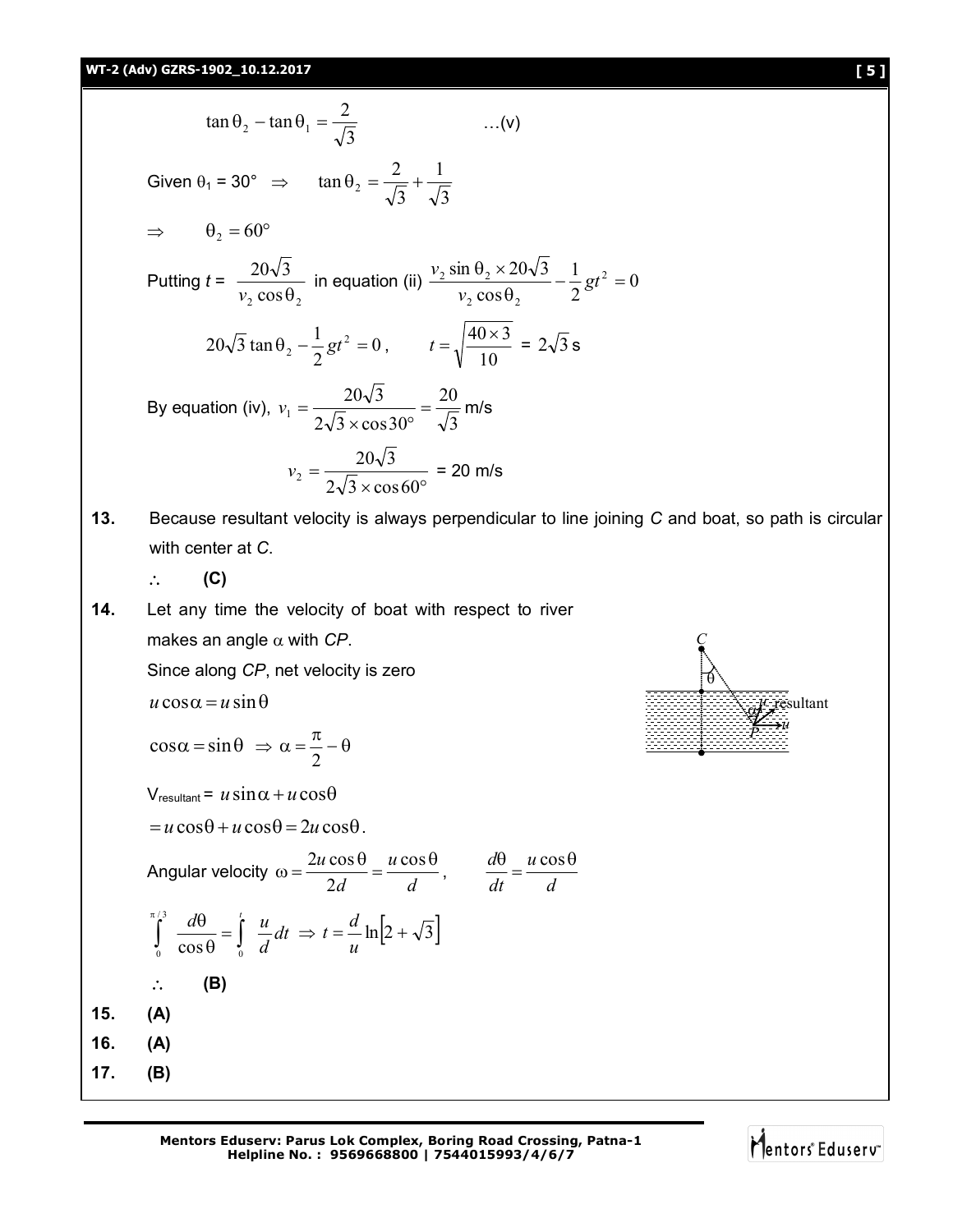

Let extension in spring is  $x_1$  when velocity of  $m_A$  is  $\sqrt{10/3}$  m/s. The velocity of  $m_B$  will also be

$$
\sqrt{\frac{10}{3}} \text{ m/s}.
$$

Mentors Eduserv<sup>®</sup>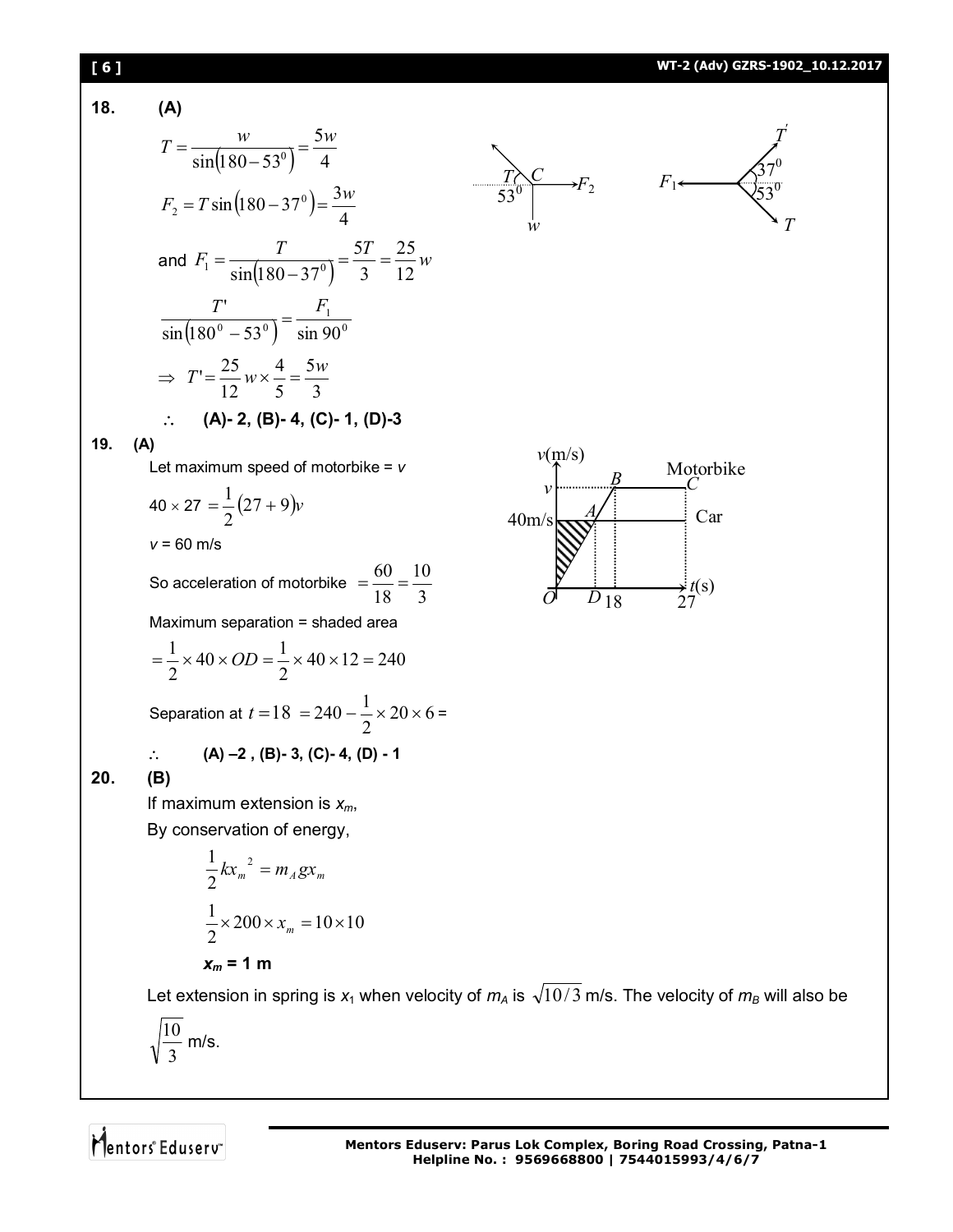$$
\frac{1}{2}m_A v^2 + \frac{1}{2}m_B v^2 + \frac{1}{2}kx_1^2 = m_A g x_1
$$
  
\n
$$
\frac{1}{2} \times 10 \times \frac{10}{3} + \frac{1}{2} \times 5 \times \frac{10}{3} + \frac{1}{2} \times 200x_1^2 = 10 \times 10 \times x_1
$$
  
\n
$$
25 + 100x_1^2 = 100x_1
$$
  
\n
$$
4x_1^2 - 4x_1 + 1 = 0
$$
  
\n
$$
(2x_1 - 1)^2 = 0
$$
  
\n
$$
x_1 = \frac{1}{2} = 0.5 \text{ m}
$$

If acceleration of  $m_A$  and  $m_B$  is a

$$
T - kx_1 = m_B a
$$
  
\n
$$
T - 200 \times 0.5 = 5a
$$
  
\n
$$
T = 5a + 100
$$
 ...(i)  
\n
$$
m_A g - T = m_A a
$$
  
\n
$$
10 \times 10 - T = 10a
$$
 ...(ii)  
\n
$$
T = 100 - 10a
$$
 ...(ii)  
\n(i) and (ii)  $\implies$   $5a + 100 = 100 - 10a$   
\n**a = 0**

When acceleration  $m_B$  is 4 m/s<sup>2</sup>, the acceleration of  $m_A$  will also be 4 m/s<sup>2</sup>

$$
T - kx = m_B a
$$
  
\n
$$
T - 200x = 20
$$
 ...(i)  
\n
$$
m_A g - T = m_A a
$$
  
\n
$$
100 - T = 40
$$
 ...(ii)  
\n(ii) + (ii)  $\implies$  100 - 200 x = 60  
\n
$$
x = \frac{40}{200} = \frac{1}{5} m
$$
  
\n
$$
U = \frac{1}{2} kx^2 = \frac{1}{2} \times 200 \times \frac{1}{25} = 4 J
$$
  
\n $\therefore$  (A) - 4, (B) - 1, (C) - 3, (D) - 5

**Mentors Eduserv: Parus Lok Complex, Boring Road Crossing, Patna-1 Helpline No. : 9569668800 | 7544015993/4/6/7**

$$
\mathbf{\dot{M}}_{\rm entors\,Eduserv\tilde{}}
$$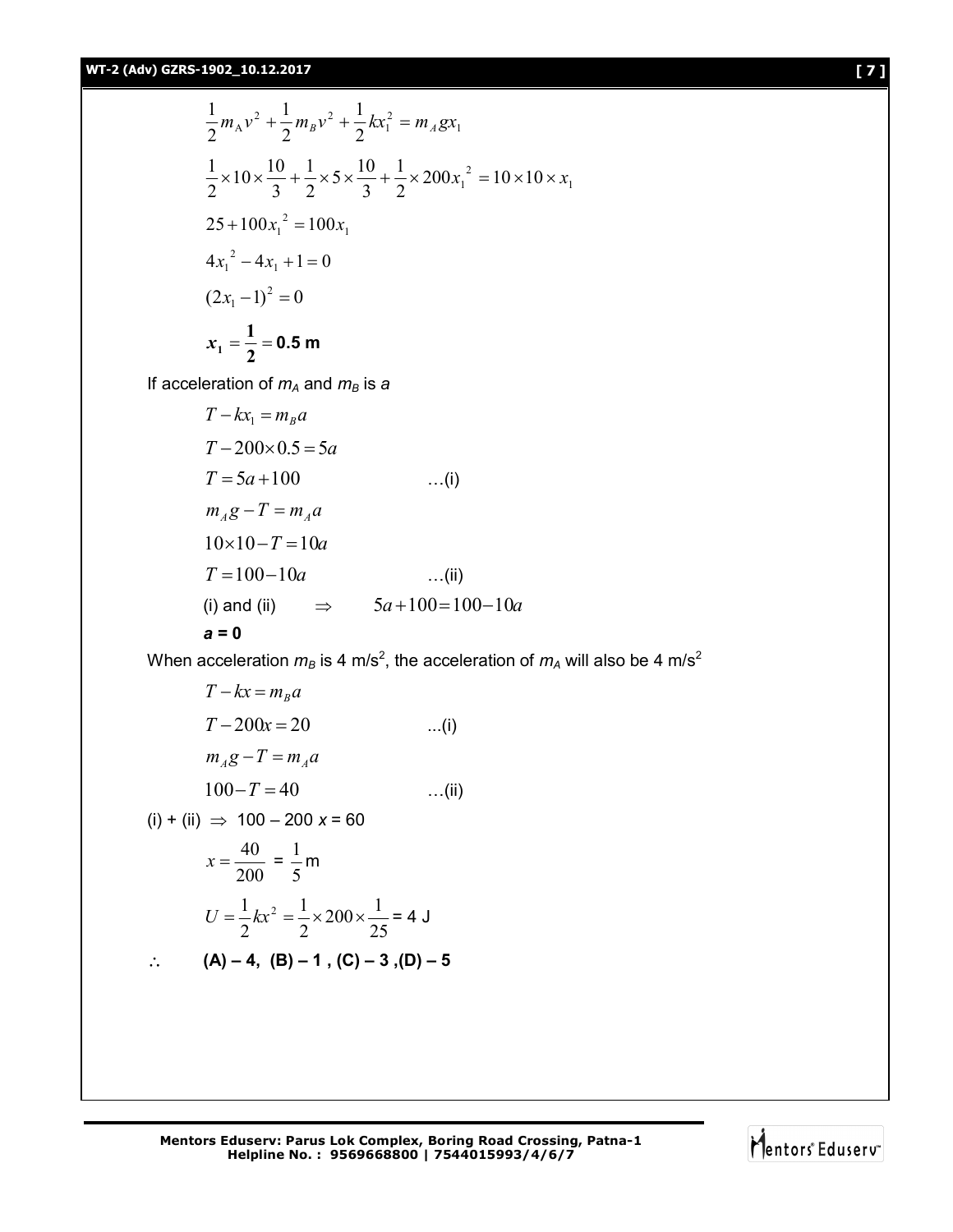# **CHEMISTRY**

### **21. (B)**

Let dibasic acid is  $H<sub>2</sub>A$ 

Silver salt : Ag<sub>2</sub>A

$$
\underset{0.90g}{\text{Ag}}\text{A} \longrightarrow \underset{0.54g}{\text{Ag}}
$$

By POAC of Ag

$$
2 \times \frac{0.90}{(216 + M_{A^{2-}})} = \frac{0.54}{108}
$$

 $(216 + M<sub>A<sup>2-</sup></sub>) = 360$ 

 $M_{A^{2-}} = 360 - 216 = 144$ 

Mol. wt  $H_2A = 2 + 144 = 146$ 

# **22. (C)**

Law of multiple proportion is defined for different compounds having same constituent elements.

## **23. (A)**

 $P_{N_2}$  + 10 cm of Hg +  $\frac{380.8}{13.6}$  = 76 13.6 +10 cm of Hg +  $\frac{300}{100}$  =  $\frac{1}{100}$ or,  $P_{\rm N_2}$  $P_{N_a}$  = 38 cm of Hg =  $\frac{1}{6}$ atm 2  $=$  38 cm of Hg  $=$  -Now,  $PV = nRT$  for  $N_2$  $\frac{1}{2}$  x 1 = n  $\times$   $\frac{1}{12}$  x 360 2 12  $\times$  1 = n  $\times$   $\frac{1}{10}$   $\times$  3 or,  $n = \frac{1}{20}$  mole 60  $=$ mass of nitrogen  $=$   $\frac{1}{60} \times 28 = \frac{14}{20}$ g 60 30  $=\frac{1}{22} \times 28 =$  $\% = \frac{14}{28.11} \times 100 = 33.33\%$  $30 \times 1.4$  $=\frac{1}{224 \times 100} \times 100 =$  $\times$ **24. (D)**  $V_c$  = 3b or,  $3 = 3b$  or  $b=1$  litre/mol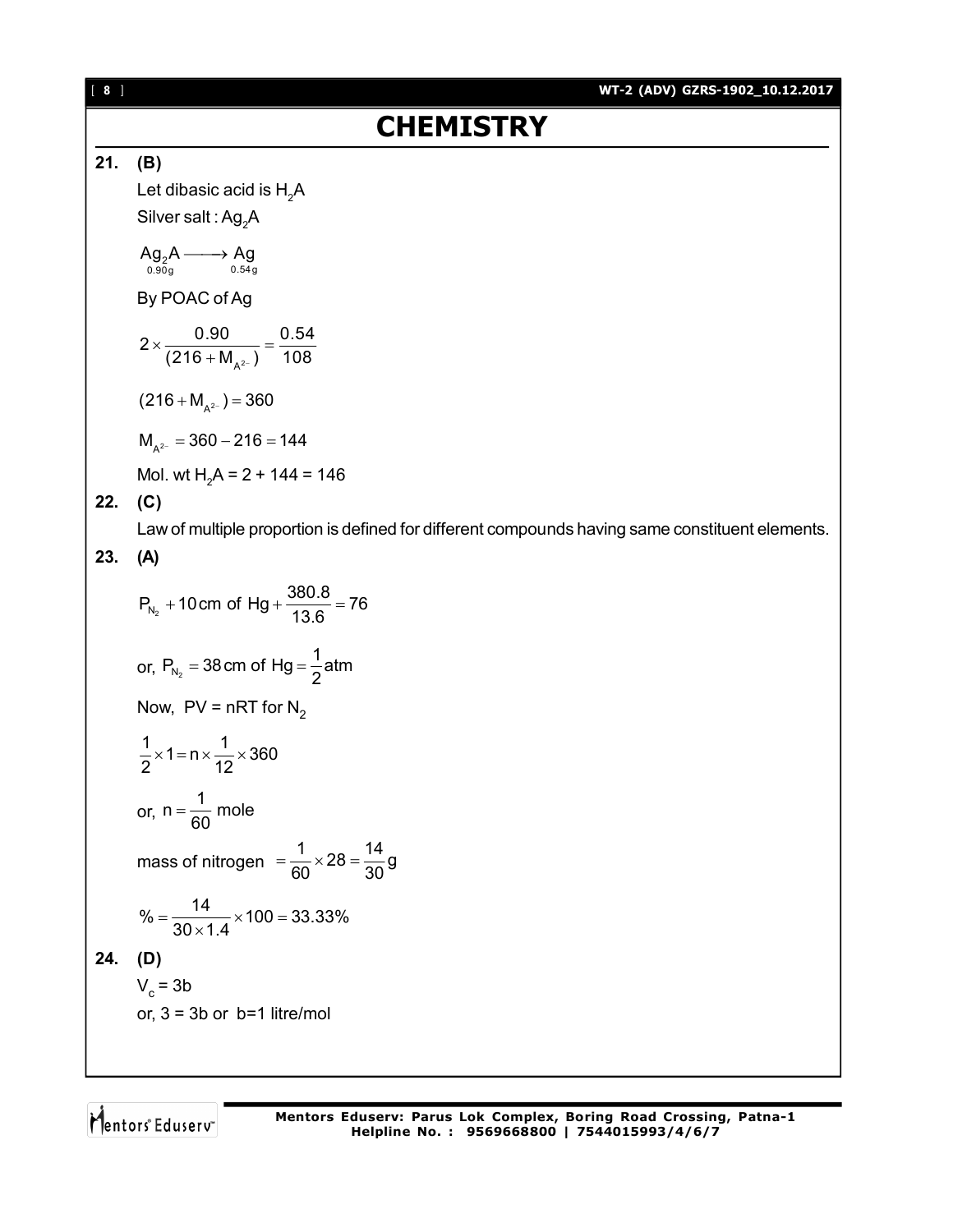### **WT-2 (ADV) GZRS-1902\_10.12.2017** [ **9** ]

Now,  $b = 4 \times \frac{1}{2} \pi r^3 N_A$ b =  $4 \times \frac{4}{5} \pi r^3 N$ 3  $=4\times\frac{1}{6}\pi r$ or,  $\sqrt[3]{\phantom{a}16\pi\mathrm{N}_{\mathrm{A}}}$  $\frac{1000\times3}{100}$  = r  $16\pi N$  $\frac{\times 3}{\cdot}$  =  $\pi$ or, 1/3 A  $r = \left(\frac{3000}{100}\right)^{10}$  cm  $16\pi N$  $=\left(\frac{3000}{16\pi N_{\rm A}}\right)^{1/2}$ **25. (D)** At same T, K.E. is equal and P.E. of gas > P.E. of liq. **26. (C) 27. (C) 28. (A) 29. (D)** In  $(A)$  and  $(B)$  use  $(z / e)$  concept for isoelectronic specie. In (C) size of neutral atom is greater than its cation. In (D) Se<sup>2–</sup> and As<sup>3–</sup> related with 4th period, while Ba<sup>2+</sup> and Cs<sup>+</sup> related with 6th period. (These are not isoelectronic species) **30. (C)** Due to diagonal relationship radius of Li<sup>+</sup> is close to Mg<sup>2+</sup> ion **31. (B)** Difference in vertical height  $= 5$  cm. **32. (D)** Vertical difference of height is 5 cm. Now,  $\rho_1 h_1 = \rho_2 h_2$  $5 \times \rho_{Hg} = \frac{\rho_{Hg}}{2} \times h_2$  $\times \rho_{\text{Hg}} = \frac{\text{Hg}}{\text{R}} \times \text{h}$ or,  $h_2$  = 10 cm  $\frac{10}{1000}$  = 20cm sin30º  $l = \frac{18}{1000} = 2$ **33. (C) 34. (A) 35. (C)** O- ion will resist the addition of another electron due to inter-electronic repulsion.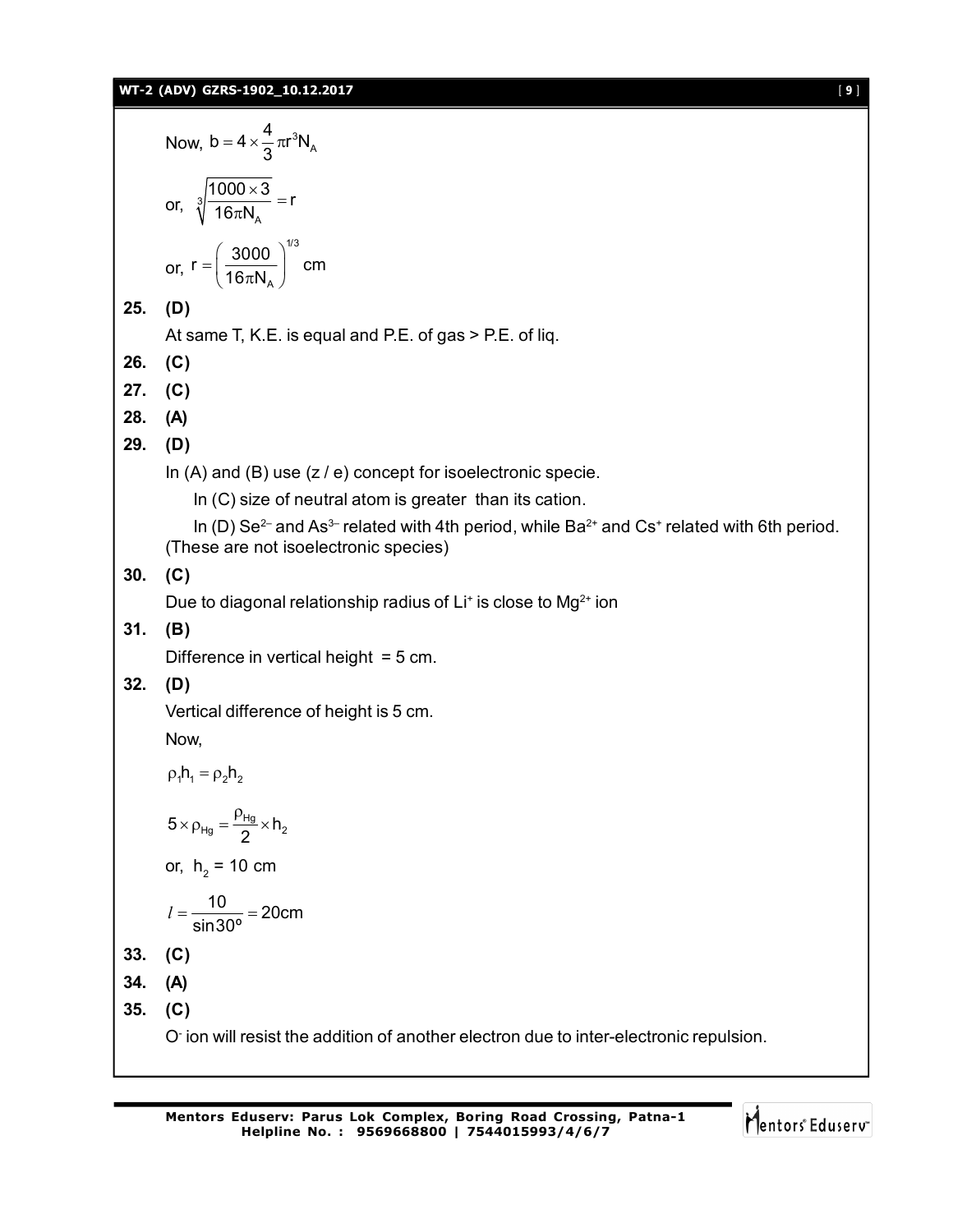| $[ 10 ]$ |                                                                                                                                 | WT-2 (ADV) GZRS-1902_10.12.2017 |  |  |
|----------|---------------------------------------------------------------------------------------------------------------------------------|---------------------------------|--|--|
| 36.      | (D)                                                                                                                             |                                 |  |  |
|          | $B < S < P < F$ (Data base)                                                                                                     |                                 |  |  |
| 37.      | (D)                                                                                                                             |                                 |  |  |
|          | $(A)$ — $(R)$ ; $(B)$ — $(S)$ ; $(C)$ — $(P)$ ; $(D)$ — $(Q)$                                                                   |                                 |  |  |
| 38.      | (C)                                                                                                                             |                                 |  |  |
|          | $(A)$ — $(R)$ ; $(B)$ — $(Q)$ ; $(C)$ — $(P)$ ; $(D)$ — $(S)$                                                                   |                                 |  |  |
| 39.      | (A)                                                                                                                             |                                 |  |  |
| 40.      | $(A)$ — (Q); (B) — (R); (C) — (S); (D) — (P)<br>(C)                                                                             |                                 |  |  |
|          | $(A)$ — $(R)$ ; $(B)$ — $(S)$ ; $(C)$ — $(Q)$ ; $(D)$ — $(P)$                                                                   |                                 |  |  |
|          |                                                                                                                                 |                                 |  |  |
|          | <b>MATHEMATICS</b>                                                                                                              |                                 |  |  |
| 41.      | (A)                                                                                                                             |                                 |  |  |
|          | Let P is (h, k) then $ h - 2  +  k - 3  = 1$                                                                                    |                                 |  |  |
|          | $\Rightarrow$ $ x-2 + y-3 =1$                                                                                                   |                                 |  |  |
|          | which is a square having centre at (2, 3).                                                                                      |                                 |  |  |
| 42.      | (A)                                                                                                                             |                                 |  |  |
|          | $3^x = 4^{x-1} \Rightarrow$<br>$\log_2 3^x = (x - 1) \log_2 4 = 2(x - 1)$                                                       |                                 |  |  |
|          | or $x \log_2 3 = 2x - 2$                                                                                                        |                                 |  |  |
|          | or $x = \frac{2}{2 - \log_2 3}$                                                                                                 |                                 |  |  |
|          | Rearranging, we get                                                                                                             |                                 |  |  |
|          | 1.<br>$x = {2 \over 2 - {1 \over \log_2 2}} = {\overline{\log_4 3} \over 1 - {1 \over 1 - \log_4 3}} = {1 \over 1 - \log_4 3}.$ |                                 |  |  |
| 43.      | (B)                                                                                                                             |                                 |  |  |
|          | Let $\alpha, \beta$ are the roots of given equation                                                                             |                                 |  |  |
|          | $\alpha + \beta = \frac{4 + \sqrt{5}}{5 + \sqrt{2}}, \alpha \beta = \frac{8 + 2\sqrt{5}}{5 + \sqrt{2}}$                         |                                 |  |  |
|          | H = $\frac{2\alpha\beta}{\alpha+\beta}$ = $\frac{2(8+2\sqrt{5})}{(4+\sqrt{5})}$ = 4                                             |                                 |  |  |
|          |                                                                                                                                 |                                 |  |  |

Mentors<sup>e</sup> Eduserv<sup>-</sup>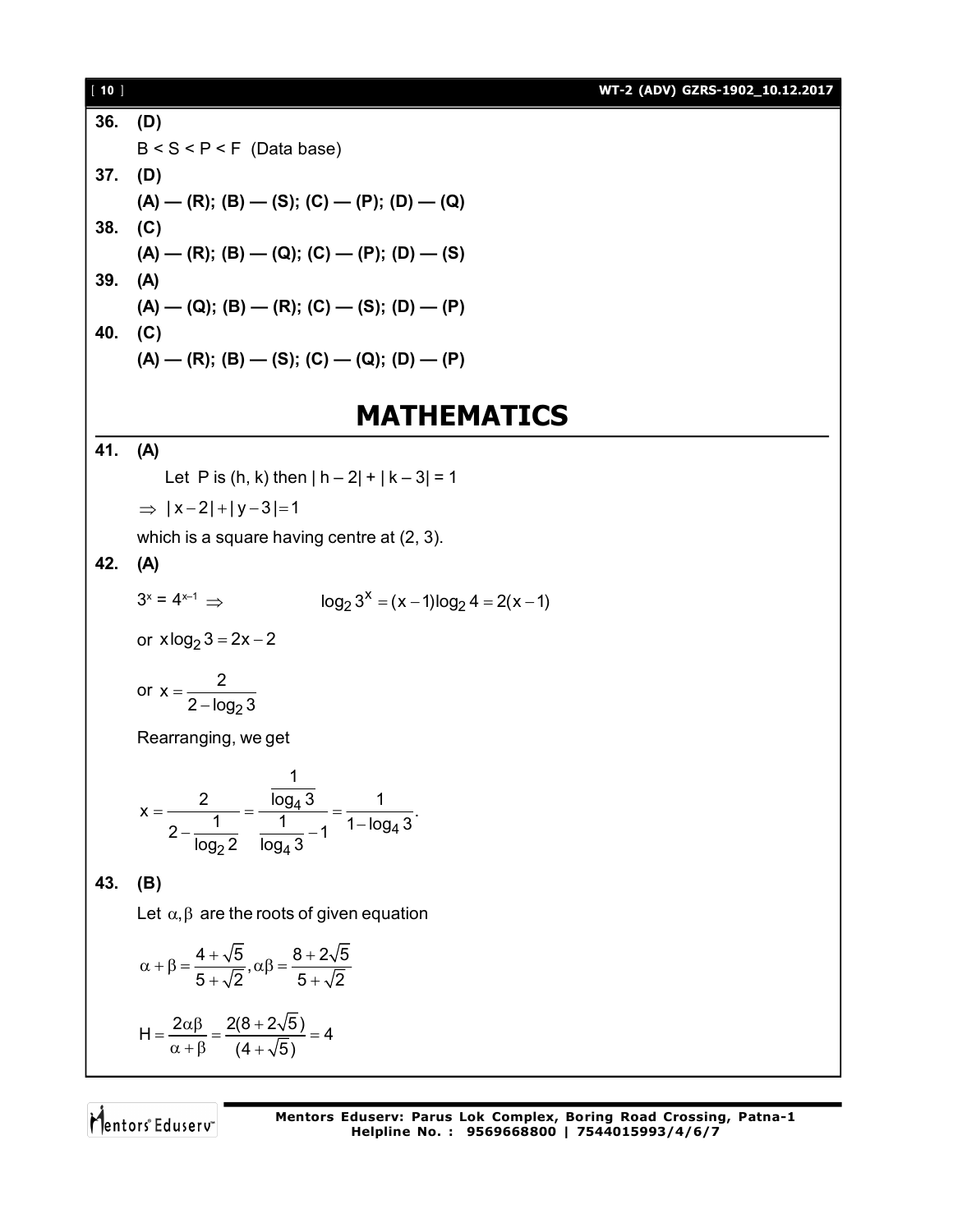WT-2 (ADV) G2R5-1902\_10.12.7017  
\n44. (D)  
\n
$$
(\alpha \beta \gamma)^{\frac{1}{3}} \ge \frac{\alpha + \beta + \gamma}{3} \Rightarrow \alpha = \beta = \gamma
$$
\nAgain  $\alpha + \beta\beta + 5\gamma = 12 \Rightarrow \alpha = \beta = \gamma = 1$   
\n
$$
\Rightarrow \alpha^6 + \beta^3 + \gamma^9 = 3
$$
\n45. (B)  
\n
$$
\sqrt{\left(\sin \frac{x}{2} + \cos \frac{x}{2}\right)^2 + \sqrt{\left(\sin \frac{x}{2} - \cos \frac{x}{2}\right)^2}} = \frac{\sin \frac{x}{2} + \cos \frac{x}{2} + \sin \frac{x}{2} - \cos \frac{x}{2}}{\sin \frac{x}{2} + \cos \frac{x}{2} - \sin \frac{x}{2} + \cos \frac{x}{2}} = \tan \frac{x}{2}
$$
\n46. (A)  
\n
$$
x + \sqrt{3}y = \sqrt{3}
$$
\n
$$
(y + 1) = \frac{1}{\sqrt{3}}x
$$
\n
$$
\sqrt{3}y = x - \sqrt{3}
$$
\n
$$
(y + 1) = \frac{1}{\sqrt{3}}x
$$
\n
$$
\sqrt{3}y = x - \sqrt{3}
$$
\n47. (A)  
\nThe lines represented by the given equation will be coincident if h<sup>2</sup> – ab = 0.  
\nHence, a = 2, b = k, h = 4.  
\nSubstituting the values, we get (4)<sup>2</sup> – 2k = 0 ⇒ k = 8.  
\n48. (D)  
\n44sin(1 +  $\frac{\pi}{6}$ )cos(1 +  $\frac{\pi}{3}$ ) = 2[sin(2 +  $\frac{\pi}{2}$ ) + sin(- $\frac{\pi}{6}$ )]  
\n49. (C)  
\nTaking logarithm,  $\left(\frac{3}{4}y^2 + y - \frac{5}{4}\right)y = \frac{1}{2}$  where y = log<sub>2</sub> x ⇒ log<sub>2</sub> x = 1 -  $\frac{1}{3}$ , -2  
\n
$$
\Rightarrow x = 2, \sqrt[3]{\frac{1}{2}} \cdot \frac{1}{4}
$$

Mentors<sup>e</sup> Eduserv<sup>-</sup>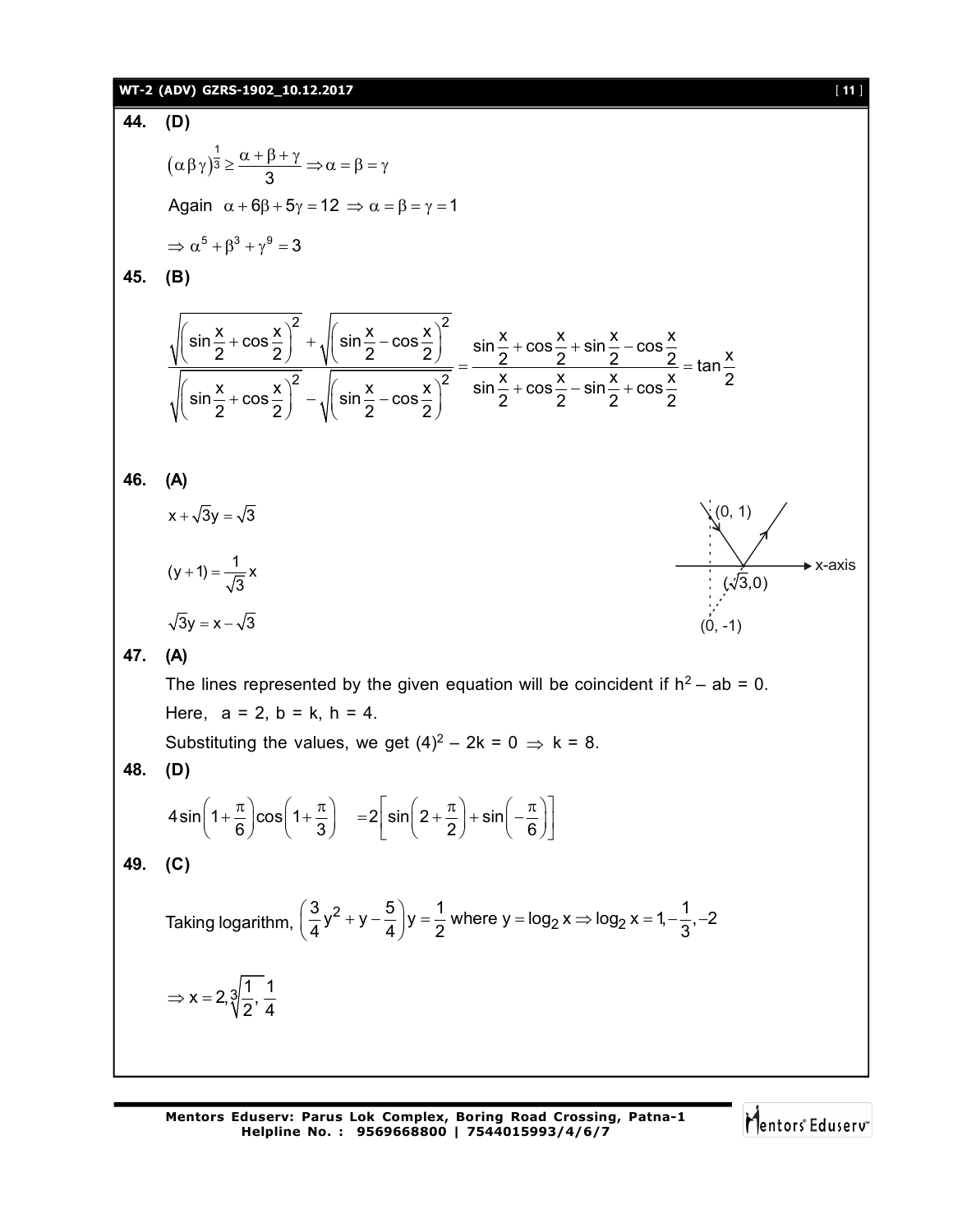| i 12 i |  | WT-2 (ADV) GZRS-1902 10.12.2017 |
|--------|--|---------------------------------|
|--------|--|---------------------------------|

**50.** (A)  
\n
$$
t_{r+1} = \frac{a_{2n+1-r} - a_{r+1}}{a_{2n+1-r} + a_{r+1}}, r = 0, 1, 2, \dots, n-1. = \frac{a_1 + (2n-r)d - \{a_1 + rd\}}{a_1 + (2n-r)d + \{a_1 + rd\}} = \frac{(n-r)d}{a_1 + nd}
$$
\n
$$
\therefore \text{ The sum is } S_n = \sum_{r=0}^{n-1} t_{r+1} = \sum_{r=0}^{n-1} \frac{(n-r)d}{a_1 + nd} = \left[\frac{n+(n-1)+(n-2)+\dots+1}{a_1 + nd}\right]d = \frac{n(n+1)d}{2a_{n+1}} = \frac{n(n+1)d}{2} \times \frac{a_2 - a_1}{a_{n+1}}
$$
\n**51.** (B)  
\nImage of A(1, 3) in line x + y = 2 is  $\left(1 - \frac{2(2)}{2}, 3 - \frac{2(2)}{2}\right) = (-1, 1)$   
\nSo line BC passes through (-1, 1) and  $\left(-\frac{2}{5}, -\frac{2}{5}\right)$ .  
\nEquation of line BC is y - 1 =  $\frac{-2/5 - 1}{-2/5 + 1}$  (x + 1)  $\Rightarrow$  7x + 3y + 4 = 0  
\n**52.** (C)  
\nVertex B is point of intersection of 7x + 3y + 4 = 0 and x + y = 2 i.e. B = (-5/2, 9/2)  
\n**53.** (C)  
\n
$$
\sin \frac{9\pi}{14} \sin \frac{11\pi}{14} \sin \frac{13\pi}{14} = \sin \frac{5\pi}{14} \sin \frac{3\pi}{14} \cdot \sin \frac{\pi}{14}
$$
\n
$$
= \cos \frac{\pi}{7} \cos \frac{2\pi}{7} \cos \frac{3\pi}{7} = -\cos \frac{\pi}{7} \cos \frac{2\pi}{7} \cos \frac{4\pi}{7} = -\frac{\sin \frac{8\pi}{7}}{8 \sin \frac{7\pi}{7}} = \frac{1}{8 \sin \frac{7\pi}{7}}
$$
\n**54.** (B)  
\n
$$
\cos 2^3 \frac{\pi}{10} \cos 2
$$

Mentors<sup>\*</sup> Eduserv<sup>-</sup>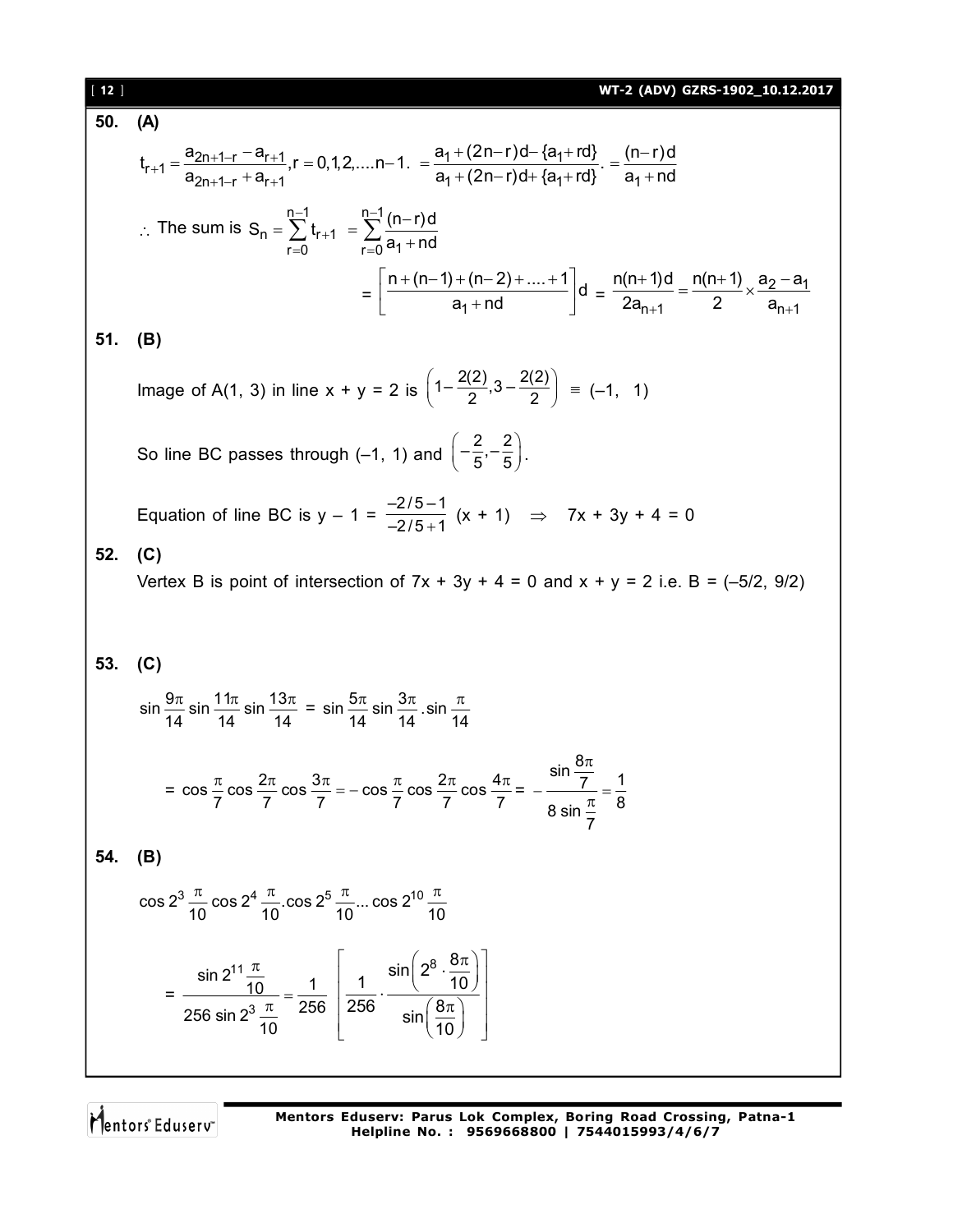### **WT-2 (ADV) GZRS-1902\_10.12.2017** [ **13** ]

 $\sin \left( 256 \pi + \frac{8 \pi}{10} \right) = \frac{\sin \frac{8 \pi}{10}}{\sin \frac{8 \pi}{10}} \cdot \frac{1}{1} = \frac{1}{1}$ 256 sin $\left(\frac{8\pi}{10}\right)$  sin $\frac{8\pi}{10}$  256 256 10  $^{10}$  10  $\left(256\pi+\frac{8\pi}{10}\right)_{-} \frac{\sin \frac{8\pi}{10}}{10}$  $=\frac{10}{256 \sin(8\pi)} = \frac{10}{\sin(8\pi)} \cdot \frac{1}{256} =$  $\sin\left(\frac{8\pi}{10}\right)$   $\sin\frac{8\pi}{10}$  256 256. **55. (C)**  $x - 2$  $\frac{-2}{3} = \frac{y-3}{-4} = -15 \frac{6-12+1}{25} = 3$  $\therefore$  x = 11, y = - 9  $\therefore$   $\alpha$  = 2 **56. (D)**  $\frac{x-1}{-5} = \frac{y-1}{12} = 26 \frac{-5+12+6}{169} = 2$  $x = -9$ ,  $y = 25$  :  $\beta = 16$ **57. (A) (P)**  $a = \frac{P}{2} \{ 2a_1 + (p-1)d \},$  $a = \frac{p}{2} \{ 2a_1 + (p-1)d \},$ 2  $=\frac{P}{2}$ {2a<sub>1</sub> + (p – 1  ${2a_1 + (q-1)d}$ b =  $\frac{q}{6}$ {2a<sub>1</sub> + (q - 1)d}, 2  $=\frac{9}{2}$ {2a<sub>1</sub> + (q – 1  ${2a_1 + (r-1)d}$  $c = \frac{r}{2} \{ 2a_1 + (r - 1)d \}$ 2  $=\frac{1}{2}$ {2a<sub>1</sub> + (r – 1  $\frac{a}{a}(q-r) = 0$  $\therefore \sum_{p} \frac{a}{p} (q - r) = 0$  $(Q)$  $R = akr-1$  $R^{s-t} = a^{s-t} k^{(s-t)(r-1)}$  $S^{t-r} = a^{t-r} k^{(s-1)(t-r)}$  $T^{r-s} = a^{r-s} k^{(t-1)(r-s)}$  $\cdot$  R<sup>s–t</sup> S<sup>t–r</sup> T<sup>r–s</sup> = 1. **(R)**  $x^{y-z} \cdot y^{z-x} \cdot z^{x-y} = (AR^{m-1})^{(n-p)d} (AR^{n-1})^{(p-m)d} (AR^{p-1})^{(m-n)d} = 1$ **(S)**  $\Sigma$  a(b – c)loga =  $\frac{1}{2} \sum_{n=1}^{\infty} \left( \frac{1}{n} - \frac{1}{n} \right)$ loga abc $\leftarrow$ (c b  $\sum \left( \frac{1}{c} - \frac{1}{b} \right)$ loga =  $\frac{1}{abc} \sum (r - q)d(logA + (p - 1)logR) = 0$ **58. (B)** (P) Reduce the expression in the form of  $l\cos\theta + m\sin\theta$  whose maximum is  $\sqrt{l^2 + m^2}$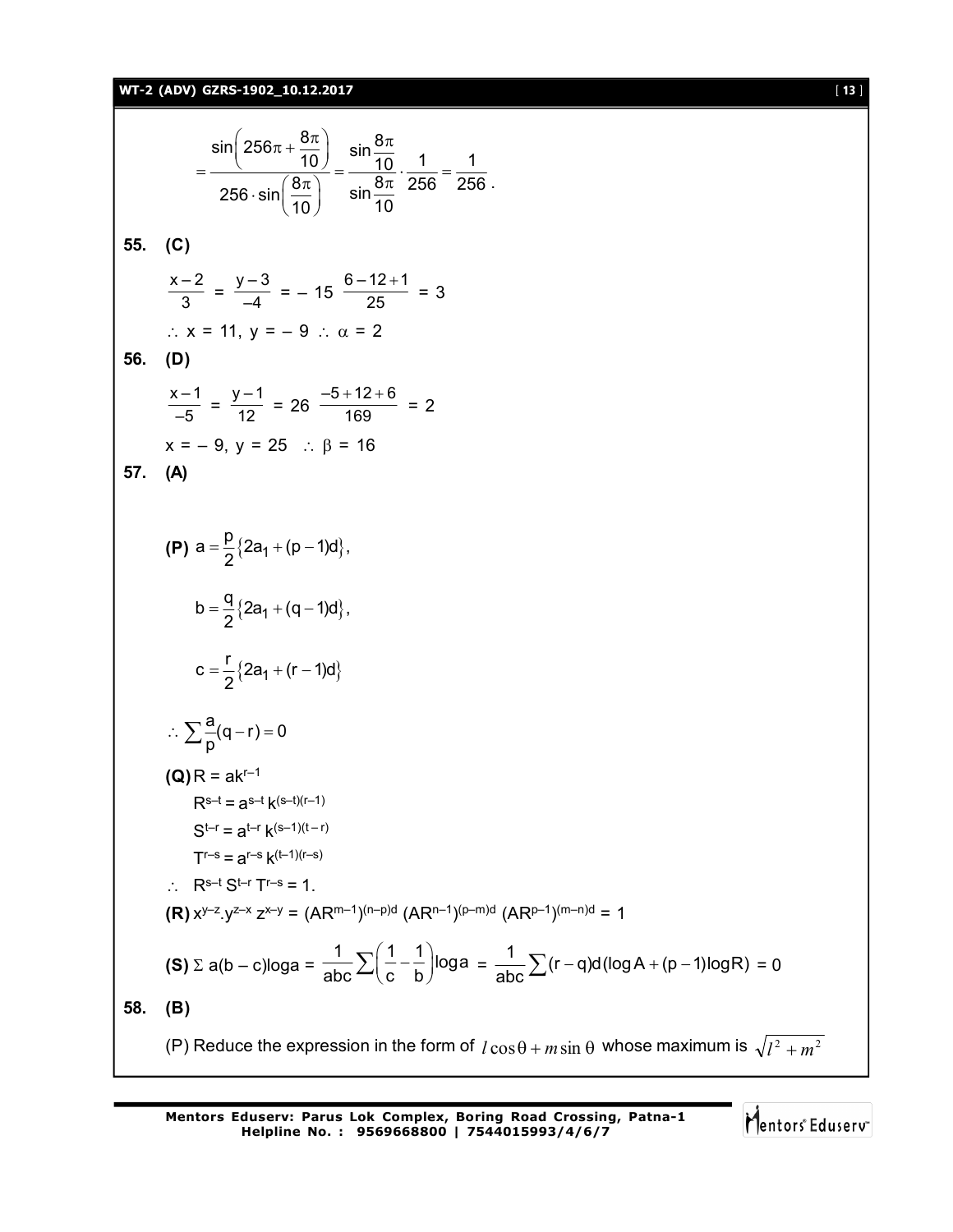(a) 
$$
\cos 2\alpha + \cos 2\beta = 2\cos(\alpha + \beta) \cdot \cos(\alpha - \beta)
$$
  
\n⇒ max.  $(\cos 2\alpha + \cos 2\beta) = 2 |\cos(\alpha + \beta)|$   
\n(R)  $\sin 2\alpha + \sin 2\beta = 2 \sin(\alpha + \beta) \cos(\alpha - \beta)$   
\n∴ maximum value = 2  $|\cos(\alpha - \beta)|$   
\n(S)  $\theta \in \left(0, \frac{\pi}{2}\right)$   
\n $\tan \theta + \cot \theta \ge 2$   
\n $\tan \theta + \cot \theta - 2 \cos 2(\alpha + \beta) \ge 2 - 2 \cos 2(\alpha + \beta) \ge 4 \sin^2(\alpha + \beta)$   
\n59. (C)  
\n(P) Let P be the point  $(\alpha, \beta)$ , then  $\alpha^2 + \beta^2 + 2\alpha + 2\beta = 0$  mid point of OP is  $\left(\frac{\alpha}{2}, \frac{\beta}{2}\right)$ .  
\n∴ Locus of  $\left(\frac{\alpha}{2}, \frac{\beta}{2}\right)$  is  $4x^2 + 4y^2 + 4x + 4y = 0$   
\ni.e.,  $x^2 + y^2 + x + y = 0$ .  $2g = 1$ ,  $2f = 1$  ∴  $g + f = 1$   
\n(Q) Centres of the circle are (1, 2), (5, -6).  
\nEquation of C<sub>1</sub> C<sub>2</sub> is  $y - 2 = -\frac{8}{4}(x - 1)$   
\ni.e.,  $2x + y - 4 = 0$   
\nEquation of radical axis is  $8x - 16y - 56 = 0$   
\ni.e.,  $x - 2y - 7 = 0$   
\nPoints of intersection is (3, -2).  
\n(R) Let length of common chord be 2a, then  
\n $\sqrt{9 - a^2} + \sqrt{16 - a^2} = 5 \Rightarrow \sqrt{16 - a^2} = 5 - \sqrt{9 - a^2}$   
\n $\sqrt{9 - a^2} = 18 \Rightarrow 100(9 - a^2) = 324$   
\ni.e.,  $100a^2 = 576$   
\n∴  $a = \sqrt{\frac{576}{100}} = \frac{2$ 

Mentors<sup>®</sup> Eduserv<sup>®</sup>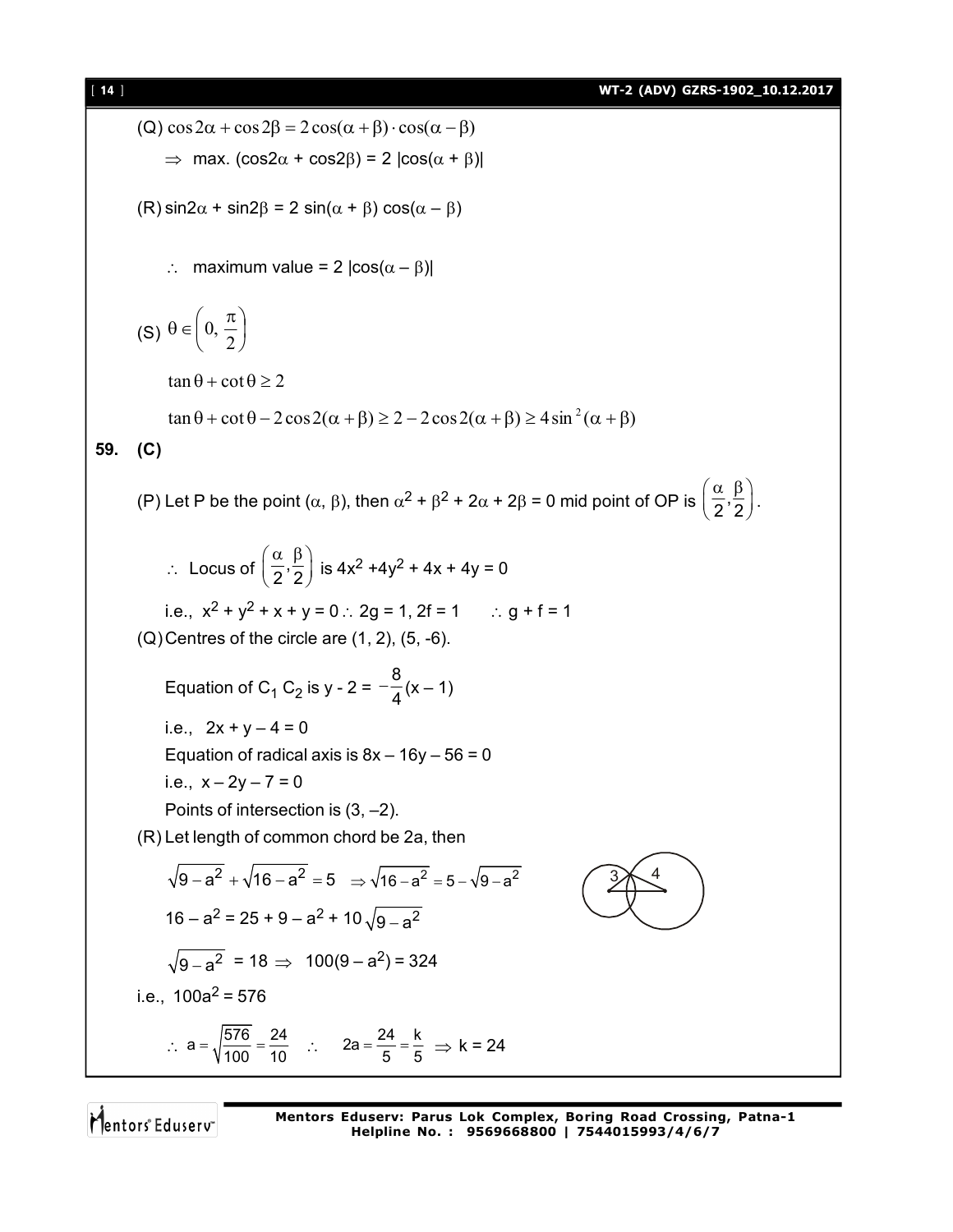### **WT-2 (ADV) GZRS-1902\_10.12.2017** [ **15** ]

(S) Equation of common chord is  $6x + 4y + p + q = 0$  common chord pass through centre  $(-2, -6)$  of circle  $x^2 + y^2 + 4x + 12y + p = 0$ :  $p + q = 36$ **60. (C)** (P)  $\therefore$  2 | x | + 3y  $\leq$  6 will represent the shaded region as shown in figure.  $\overrightarrow{A}$  (3, 0)  $\overrightarrow{X}$  $(0, -3)$  $(3, 0)$  $\therefore$  required area = 4  $\times \frac{1}{2}$   $\times$  3  $\times$  2.  $= 12$  sq. units. (Q)  $\therefore$  D  $\left(1,\frac{1}{2}\right)$ 2  $\therefore$  CD is perpendicular AB.  $\Rightarrow$  $\frac{k-\frac{1}{2}}{2-1}$  = 2. y  $C(2, k)$ B(0, 1)  $D_1$ A (2, 0) x  $\Rightarrow$  k =  $\frac{5}{2}$  $\frac{2}{2}$ .  $\therefore$  slope of BC =  $\frac{3}{4}$ 4  $\therefore$  4m = 3.